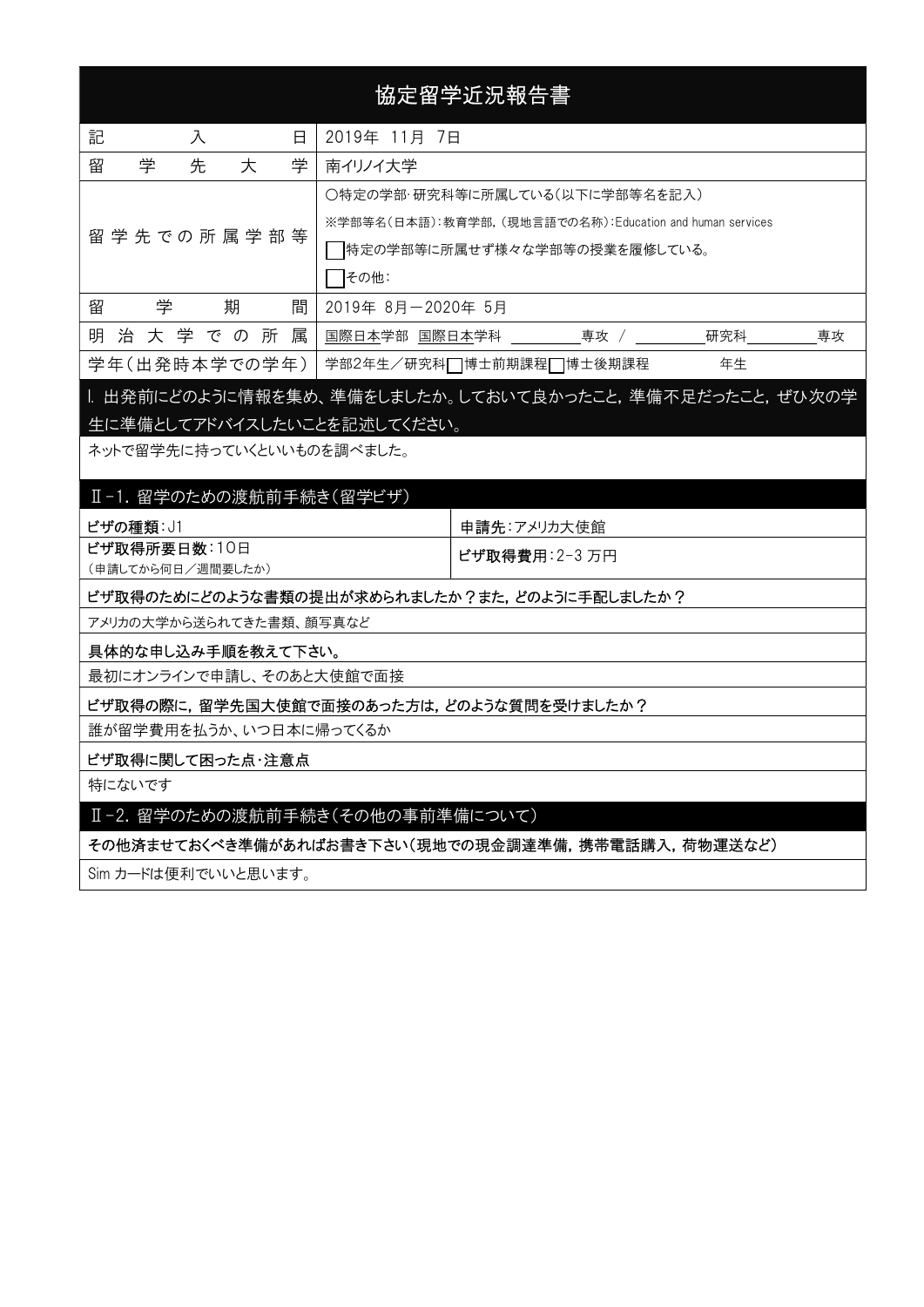| Ⅲ. 現地到着後のながれ                                      |                                                                      |           |                                       |   |        |             |  |  |
|---------------------------------------------------|----------------------------------------------------------------------|-----------|---------------------------------------|---|--------|-------------|--|--|
| 1.到着時の様子                                          |                                                                      |           |                                       |   |        |             |  |  |
| 利用航空会社                                            | アメリカン航空                                                              |           |                                       |   |        |             |  |  |
| 航空券手配方法                                           | <b>HIS</b><br>※利用した旅行社・旅行サイト,格安航空券情報等があれば記入して下さい。                    |           |                                       |   |        |             |  |  |
| 大学最寄空港名                                           | セントルイス空港                                                             |           | 現地到着時刻                                |   | 14 時ごろ |             |  |  |
| キャンパスへの移動手段                                       | □大学手配の<br>7公共交通機関<br>□知人の<br>○タクシー<br>□その他<br>(□バス□電車)<br>出迎え<br>出迎え |           |                                       |   |        |             |  |  |
| 移動の所要時間                                           | 2時間                                                                  |           |                                       |   |        |             |  |  |
| 空港からキャンパスへの移動の際の注意点,タクシー・公共交通機関で移動する際の行き方,料金等     |                                                                      |           |                                       |   |        |             |  |  |
| BART という乗合タクシーを利用しました。ネットで簡単に予約できます。              |                                                                      |           |                                       |   |        |             |  |  |
| 大学到着日                                             | 8月10日 19時頃                                                           |           |                                       |   |        |             |  |  |
| 2.住居について                                          |                                                                      |           |                                       |   |        |             |  |  |
| 到着後すぐに住居                                          | ○はい                                                                  | いいえを選んだ方: |                                       | 月 |        | 日から入居可能だった。 |  |  |
| 入居できましたか?                                         | いいえ                                                                  |           |                                       |   |        |             |  |  |
| 住居のタイプ                                            | ○寮                                                                   | アパート      | その他(                                  |   |        |             |  |  |
| 部屋の種類                                             | ○一人部屋                                                                | 二人部屋      | その他(                                  |   |        |             |  |  |
| ルームメイト                                            | 他国からの留学生<br> その他(<br>日本人学生                                           |           |                                       |   |        |             |  |  |
| 住居を探した方法                                          | ○大学の斡旋<br>その他(<br>自分で探した                                             |           |                                       |   |        |             |  |  |
| 住居の申込み手順                                          | 大学のサイトから申請                                                           |           |                                       |   |        |             |  |  |
| 住居は渡航前に,また渡航後すぐに見つかりましたか?トラブルはありましたか?             |                                                                      |           |                                       |   |        |             |  |  |
| トラブルはなかったです                                       |                                                                      |           |                                       |   |        |             |  |  |
| 3.留学先でのオリエンテーションについて                              |                                                                      |           |                                       |   |        |             |  |  |
| オリエンテーションの有無                                      | ○あった                                                                 | なかった      |                                       |   |        |             |  |  |
| 日程                                                | $8/11 - 8/18$                                                        |           |                                       |   |        |             |  |  |
| 参加必須ですか?                                          | ○必須                                                                  | 任意参加      |                                       |   |        |             |  |  |
| 参加費用は?                                            | ○無料                                                                  | 有料(金額:    |                                       |   |        |             |  |  |
| 内容と様子は?                                           |                                                                      |           | 留学生向けに、ビザの説明や海外旅行の際の注意点、アメリカの文化の簡単な説明 |   |        |             |  |  |
| 留学生用特別ガイダンス                                       | ○あった                                                                 | はかった      |                                       |   |        |             |  |  |
| 授業開始日                                             | 8月 19 日から                                                            |           |                                       |   |        |             |  |  |
| IV. その他、渡航してから必要な手続きについて                          |                                                                      |           |                                       |   |        |             |  |  |
| 1.現地で滞在許可等の申請の必要はありますか?いつ、どこで、方法は?日数、料金は?トラブルは?   |                                                                      |           |                                       |   |        |             |  |  |
| なし                                                |                                                                      |           |                                       |   |        |             |  |  |
|                                                   | 2. その他現地でした手続きは?(健康診断、予防接種等)いつ、どこで、方法、日数、料金は?トラブルは?                  |           |                                       |   |        |             |  |  |
| 予防接種3種類しました。日本だととても高額ですがこちらはなぜかとても安く、5千円程度で済みます   |                                                                      |           |                                       |   |        |             |  |  |
| 3. 現地で銀行口座を開設しましたか?手続方法、必要書類、日数、料金は?トラブルは?        |                                                                      |           |                                       |   |        |             |  |  |
| しなかった                                             |                                                                      |           |                                       |   |        |             |  |  |
| 4. 現地で携帯電話を購入しましたか?手続方法、必要書類、日数、料金は?トラブルは?<br>いいえ |                                                                      |           |                                       |   |        |             |  |  |
|                                                   |                                                                      |           |                                       |   |        |             |  |  |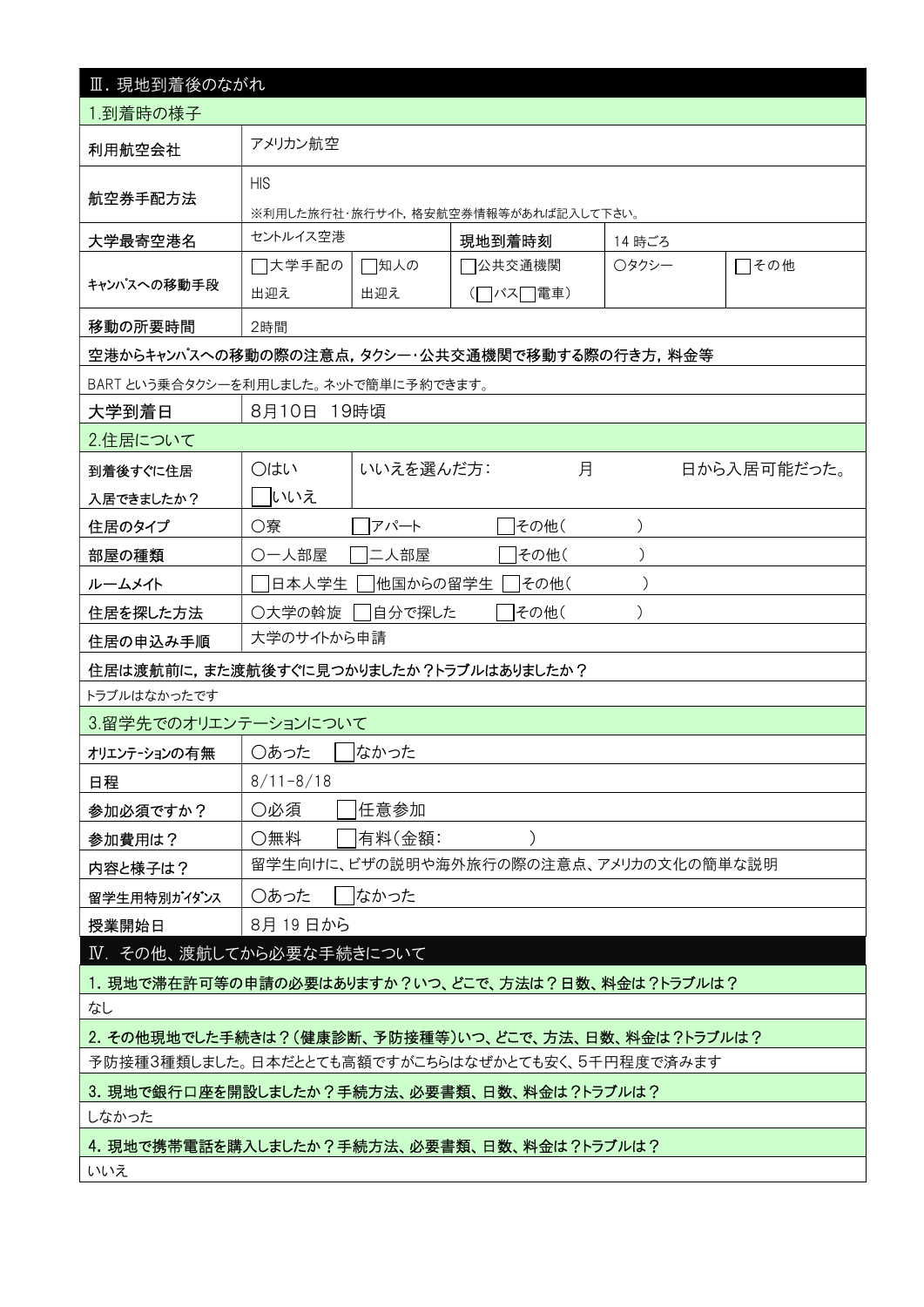| V. 履修科目と授業について                                  |
|-------------------------------------------------|
| 1.履修登録はいつどのような形で行いましたか?                         |
| 出発前に(<br>月<br>日頃)                               |
| オンラインで登録    志願書類に記入して登録  <br>できなかった  <br> その他(  |
| ○到着後に(8月 15 日頃)                                 |
| できなかった<br>○オンラインで登録 │<br> 国際オフィス等の仲介<br>   その他( |
| あった<br>登録時に留学生として優先されることは<br>○なかった              |
| 優先が「あった」方はどのように優先されましたか?                        |
|                                                 |
|                                                 |
| 優先が「なかった」方はどのように登録しましたか?                        |
| 他の学生と同じようにオンラインで大学の自分のページから登録しました。              |
|                                                 |
| 出発前に授業を登録した方は,現地で変更・追加できましたか?また希望通りの授業が取れましたか?  |
|                                                 |

| Ⅵ. 一週間のスケジュール 授業時間、課外活動、勉強時間等、毎日の生活について記入してください。 |               |          |               |          |               |      |      |  |  |
|--------------------------------------------------|---------------|----------|---------------|----------|---------------|------|------|--|--|
|                                                  | 月             | 火        | 水             | 木        | 金             | 土    | 日    |  |  |
| 7:00                                             |               |          |               |          |               |      |      |  |  |
| 8:00                                             |               | 起床       |               | 起床       |               |      |      |  |  |
| 9:00                                             | 起床            | 教育学の授業   | 起床            | 教育学の授業   | 起床            |      |      |  |  |
| 10:00                                            | 朝食            | 教育学の授業   |               | 教育学の授業   |               | 起床   | 起床   |  |  |
| 11:00                                            | 社会学の授業        |          | 社会学の授業        |          | 社会学の授業        | 朝食   | 朝食   |  |  |
| 12:00                                            | リスニング/スピー     | リスニング/スピ | リスニング/スピ      | リスニング/スピ | リスニング/スピ      |      |      |  |  |
|                                                  | キングの授業        | ーキングの授業  | ーキングの授業       | ーキングの授業  | ーキングの授業       |      |      |  |  |
| 13:00                                            | ライティングの授<br>業 | 昼食       | ライティングの<br>授業 | 昼食       | ライティングの<br>授業 | 出かける | 出かける |  |  |
| 14:00                                            | 昼食            | 勉強       | 昼食            | 勉強       | 昼食            |      |      |  |  |
| 15:00                                            | 勉強            |          | 勉強            |          | 勉強            |      |      |  |  |
| 16:00                                            |               |          |               |          |               |      |      |  |  |
| 17:00                                            |               |          |               |          |               |      |      |  |  |
| 18:00                                            |               |          |               |          |               |      |      |  |  |
| 19:00                                            | 夕食            | 夕食       | 夕食            | 夕食       | 夕食            |      | 夕食   |  |  |
| 20:00                                            | 自由時間          | 自由時間     | 自由時間          | 自由時間     |               |      | 勉強   |  |  |
| 21:00                                            |               |          |               |          |               |      |      |  |  |
| 22:00                                            | 勉強            | 勉強       | 勉強            | 勉強       | 勉強            |      |      |  |  |
| 23:00                                            |               |          |               |          |               |      |      |  |  |
| 24:00                                            | 就寝            | 就寝       | 就寝            | 就寝       | 就寝            |      |      |  |  |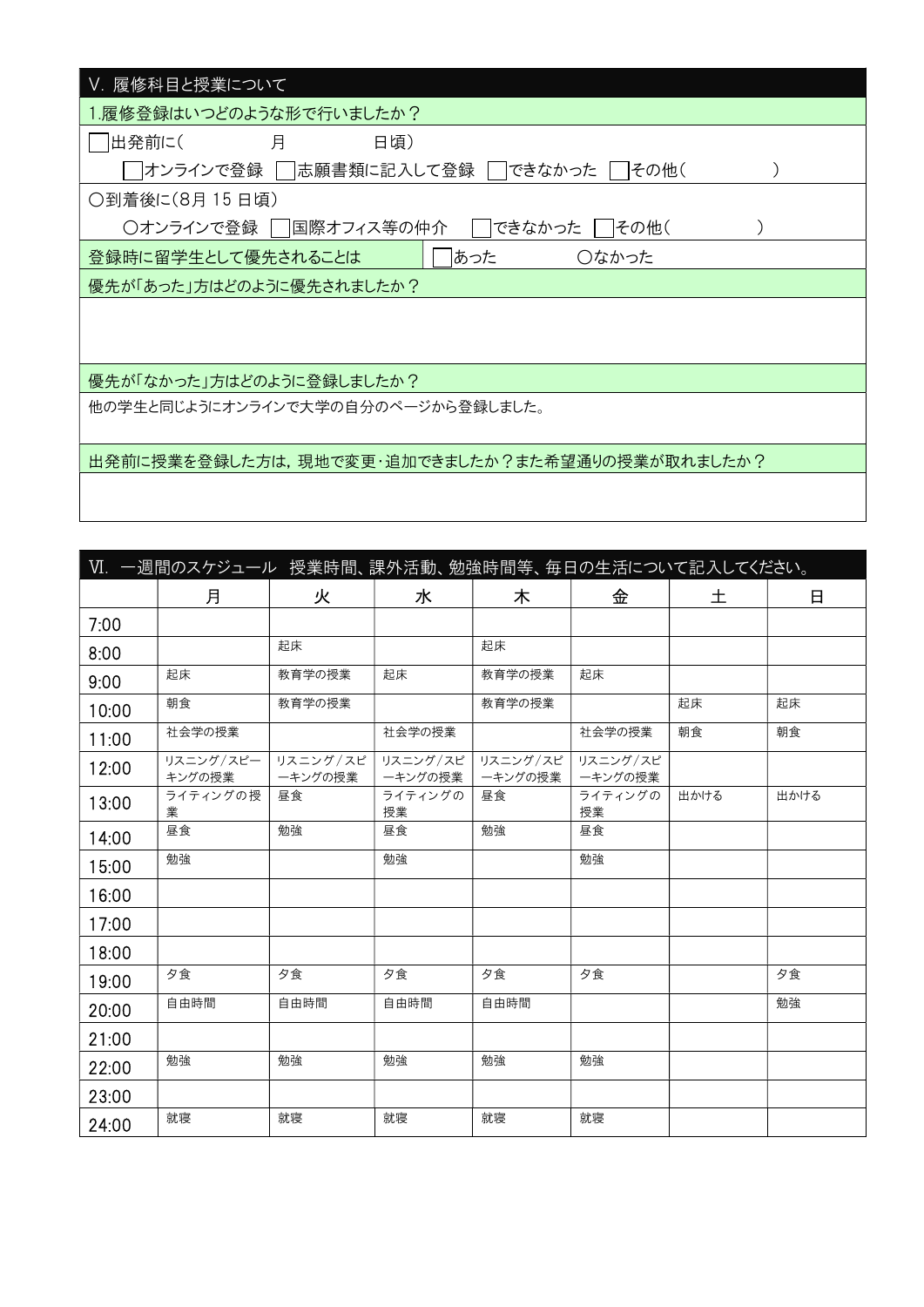## Ⅶ. 現在までの感想

留学先大学、プログラムについて、授業、宿舎、生活全般についてなど、自由に書いてください。

キャンパスはとても広く、湖まであります。寮は 1 人部屋なのでとても快適です。授業は簡単なものもあれば難しいものもあり ます。プレゼンが課される授業は個人的に辛いです。

### 留学先大学を目指す学生に向けてのアドバイスをお願いします。

冬はとても寒いので寒さが苦手な人には厳しいかもしれません。フレンドリーな人がとても多いです。もちろん留学生に対して 冷たい人もいますが。留学生が自分 1 人のみの授業を2つ取っていますが、教授は積極的にサポートしてくれます。しかしも っと日本で自分の英語のリスニングスキルと語彙力を高めればよかったと後悔しているので、留学したい人は毎日英語に触 れる努力をした方が後々助かると思います。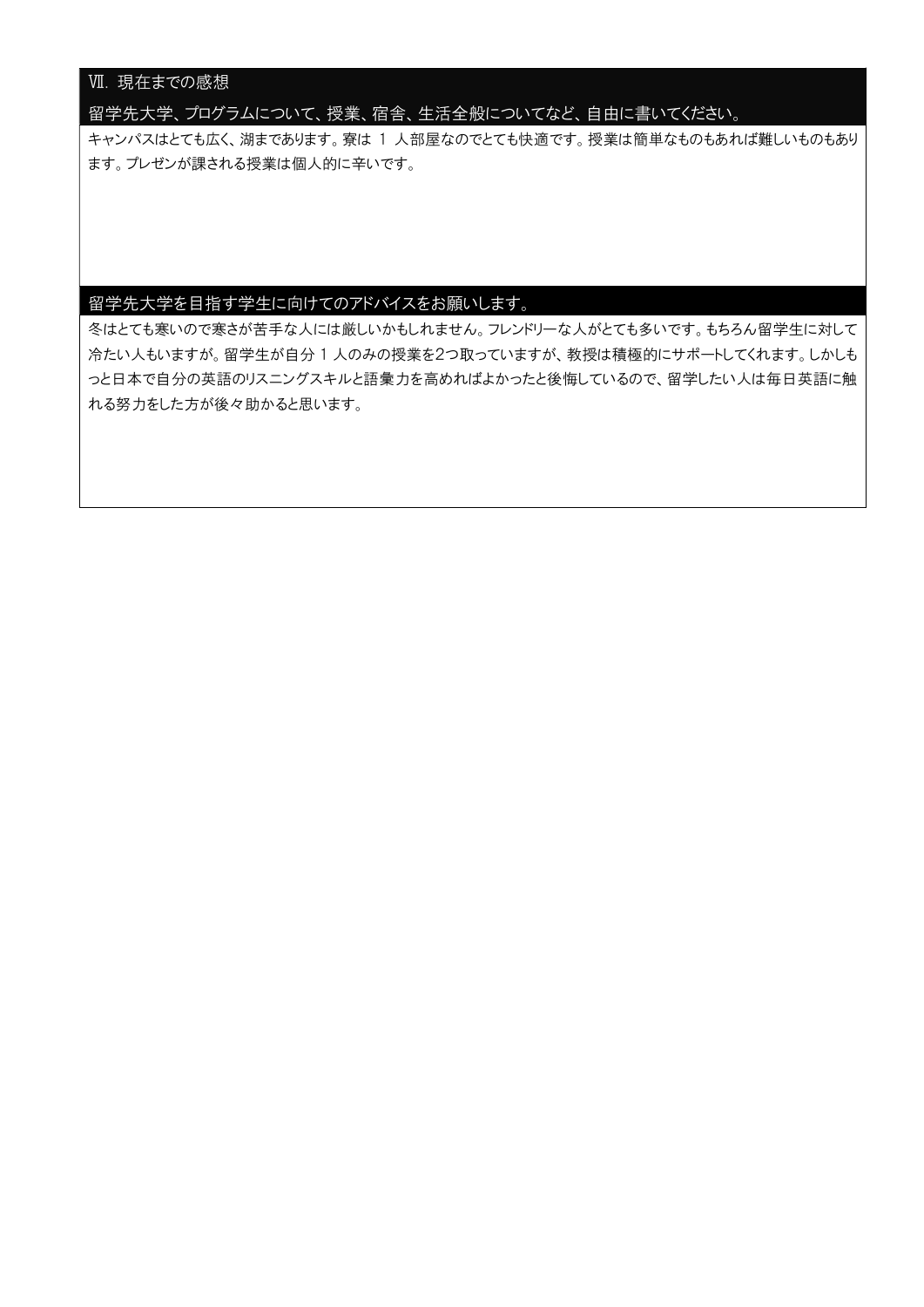|                                                                                                                                        |                                                                                                                                                                     | Report of the program activities (during the program)                                                                                                                                                                                          |  |  |  |  |  |  |
|----------------------------------------------------------------------------------------------------------------------------------------|---------------------------------------------------------------------------------------------------------------------------------------------------------------------|------------------------------------------------------------------------------------------------------------------------------------------------------------------------------------------------------------------------------------------------|--|--|--|--|--|--|
| Date of reporting                                                                                                                      | Year 2019 month 11 day 7                                                                                                                                            |                                                                                                                                                                                                                                                |  |  |  |  |  |  |
| <b>Host University</b>                                                                                                                 | Southern Illinois University                                                                                                                                        |                                                                                                                                                                                                                                                |  |  |  |  |  |  |
| Department you belonging to<br>at the host university                                                                                  | $\Box$<br> Other:                                                                                                                                                   | $\bigcirc$ belong to a specific department (Please fill out the following information)<br>※ Name of the department: Education and Human development<br>I do not belong to any specific department and taking the classes of<br>various majors. |  |  |  |  |  |  |
| Duration of the exchange<br>program                                                                                                    |                                                                                                                                                                     | Year 2019 month August to year 2020 month May                                                                                                                                                                                                  |  |  |  |  |  |  |
| Department you belong to at<br>Meiji University                                                                                        | School of GJS<br>Major___                                                                                                                                           | Major(field of study)GJS /<br>Graduate school of                                                                                                                                                                                               |  |  |  |  |  |  |
| Year (before departure)                                                                                                                |                                                                                                                                                                     | Undergraduate: year 2 ∕ Graduate [Masters [ Doctorate year                                                                                                                                                                                     |  |  |  |  |  |  |
| informed.                                                                                                                              | advises for future exchange students going abroad on what they need to know and be<br>I googled and find a webpage that explains what to bring for studying abroad. |                                                                                                                                                                                                                                                |  |  |  |  |  |  |
| II-1. Preparing before going exchange program (About VISA)<br>Type: J1                                                                 |                                                                                                                                                                     | Where to apply: US Embassy                                                                                                                                                                                                                     |  |  |  |  |  |  |
| How long did it take to get a VISA: 10 days<br>(How long did it take from the application to the acquisition of<br>your VISA?)         |                                                                                                                                                                     | Cost: 200-300\$                                                                                                                                                                                                                                |  |  |  |  |  |  |
| documents?                                                                                                                             |                                                                                                                                                                     | What kinds of documents were required to submit to apply for VISA? How did you prepare those                                                                                                                                                   |  |  |  |  |  |  |
| Documents sent from host university, picture of my face                                                                                |                                                                                                                                                                     |                                                                                                                                                                                                                                                |  |  |  |  |  |  |
| Please report on the details of applying process.<br>First I applied online via US embassy's homepage, and later went to the interview |                                                                                                                                                                     |                                                                                                                                                                                                                                                |  |  |  |  |  |  |
| Who will pay the cost of me studying in US, and when I will come back to Japan                                                         |                                                                                                                                                                     | If you took any interview at the Embassy, please report on the details of the questions you were asked.                                                                                                                                        |  |  |  |  |  |  |
| Were there any difficulties or notices to take the VISA?                                                                               |                                                                                                                                                                     |                                                                                                                                                                                                                                                |  |  |  |  |  |  |
| Nothing                                                                                                                                |                                                                                                                                                                     |                                                                                                                                                                                                                                                |  |  |  |  |  |  |
|                                                                                                                                        |                                                                                                                                                                     | II-2. Preparation before departing for exchange program (Other topics)                                                                                                                                                                         |  |  |  |  |  |  |
| purchasing a cellphone, shipments of your commodities, and etc.)                                                                       |                                                                                                                                                                     | Please report on any other necessary preparation before your departure. (E.g. Preparation of money,                                                                                                                                            |  |  |  |  |  |  |
| I highly recommend to get US sim card.                                                                                                 |                                                                                                                                                                     |                                                                                                                                                                                                                                                |  |  |  |  |  |  |
|                                                                                                                                        |                                                                                                                                                                     |                                                                                                                                                                                                                                                |  |  |  |  |  |  |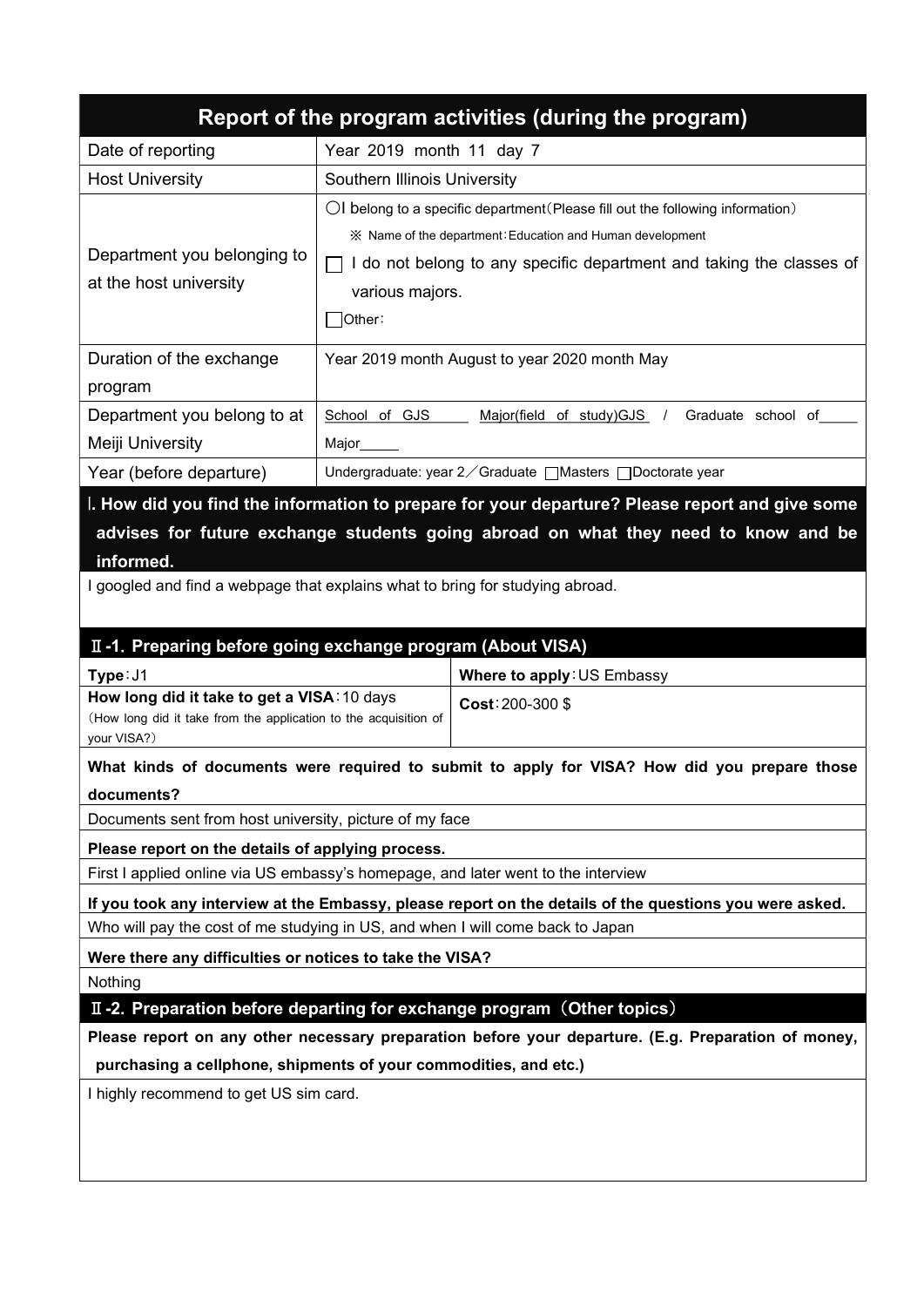| <b>III. After Arrival</b>                |                  |                    |                                                                                |                                                                                                        |             |              |  |  |
|------------------------------------------|------------------|--------------------|--------------------------------------------------------------------------------|--------------------------------------------------------------------------------------------------------|-------------|--------------|--|--|
| 1. Arrival Information                   |                  |                    |                                                                                |                                                                                                        |             |              |  |  |
| <b>Airline</b>                           |                  |                    | <b>American Airline</b>                                                        |                                                                                                        |             |              |  |  |
| How<br>to<br>purchase                    |                  |                    |                                                                                |                                                                                                        |             |              |  |  |
| ticket                                   |                  |                    |                                                                                | ※利用した旅行社・旅行サイト,格安航空券情報等があれば記入して下さい。                                                                    |             |              |  |  |
| <b>Arrival airport</b>                   |                  | Saint Louise       |                                                                                | <b>Arrival time</b>                                                                                    | Around 2 pm |              |  |  |
|                                          |                  | $\Box$ Pick-up of  | □Pick-up of<br>Public transportation<br>Otaxi<br>$\Box$                        |                                                                                                        |             | $\Box$ other |  |  |
| How to get to the campus                 |                  | host university    | your friend                                                                    | (□Bus □Train)                                                                                          |             |              |  |  |
| How long did it take from                | 2 hours          |                    |                                                                                |                                                                                                        |             |              |  |  |
| airport<br>the<br>to                     | the              |                    |                                                                                |                                                                                                        |             |              |  |  |
| campus?                                  |                  |                    |                                                                                |                                                                                                        |             |              |  |  |
|                                          |                  |                    |                                                                                | Are there any important points to get to the campus? Please inform on the cost of taxi or any          |             |              |  |  |
| transportations.                         |                  |                    |                                                                                |                                                                                                        |             |              |  |  |
| I reserved BART taxi online. It was 60\$ |                  |                    |                                                                                |                                                                                                        |             |              |  |  |
| <b>Arrival date</b>                      |                  |                    | Month August date 10 <sup>th</sup> time 7 pm                                   |                                                                                                        |             |              |  |  |
| 2. Housing                               |                  |                    |                                                                                |                                                                                                        |             |              |  |  |
| Did you check-in                         | $\bigcirc$ Yes   |                    |                                                                                | If your answer is "No": The date you checked-in was                                                    |             |              |  |  |
| after<br>soon                            | $\Box$ No        |                    | month<br>day                                                                   |                                                                                                        |             |              |  |  |
| arriving?                                |                  |                    |                                                                                |                                                                                                        |             |              |  |  |
| <b>Type of housing</b>                   | ODormitory       |                    | $\Box$ Apartment                                                               | ]Other(                                                                                                |             |              |  |  |
| <b>Type</b><br>of<br>the                 | <b>OAlone</b>    | $\Box$ two persons |                                                                                | □Other(<br>$\mathcal{E}$                                                                               |             |              |  |  |
| room                                     |                  |                    |                                                                                |                                                                                                        |             |              |  |  |
| <b>Room mates</b>                        |                  |                    | Japanese Student   International Student                                       | $\exists$ Other $($<br>$\lambda$                                                                       |             |              |  |  |
| How to find the                          |                  |                    | ORecommendation from host university                                           | _lby yourself                                                                                          | ]Other(     |              |  |  |
| accommodation                            |                  |                    |                                                                                |                                                                                                        |             |              |  |  |
| Details of the                           | I applied online |                    |                                                                                |                                                                                                        |             |              |  |  |
| application                              |                  |                    |                                                                                |                                                                                                        |             |              |  |  |
|                                          |                  |                    |                                                                                | Have you decided your accommodation before departure or after arriving easily? Were there any troubles |             |              |  |  |
| to find it?                              |                  |                    |                                                                                |                                                                                                        |             |              |  |  |
|                                          |                  |                    |                                                                                |                                                                                                        |             |              |  |  |
| 3. Orientation                           |                  |                    |                                                                                |                                                                                                        |             |              |  |  |
| Was there any orientation?               |                  |                    | ∣Nο<br>$\bigcirc$ Yes                                                          |                                                                                                        |             |              |  |  |
| <b>Date</b>                              |                  |                    | $8/11 - 8/18$                                                                  |                                                                                                        |             |              |  |  |
| Was it mandatory to attend?              |                  | $\bigcirc$ Yes     | Mo]                                                                            |                                                                                                        |             |              |  |  |
| Did it cost any?                         |                  |                    | ]Yes(Cost∶<br>○No. It's free of charge.                                        |                                                                                                        |             |              |  |  |
| <b>Contents (details)</b>                |                  |                    | Information for international students when they travel abroad, and about Visa |                                                                                                        |             |              |  |  |
| Was there any special guidance           |                  |                    | $\Box$ Yes<br>$\bigcirc$ No                                                    |                                                                                                        |             |              |  |  |
| arranged for exchange students?          |                  |                    |                                                                                |                                                                                                        |             |              |  |  |
| Date of beginning of the class           |                  |                    | Month 8 day 19                                                                 |                                                                                                        |             |              |  |  |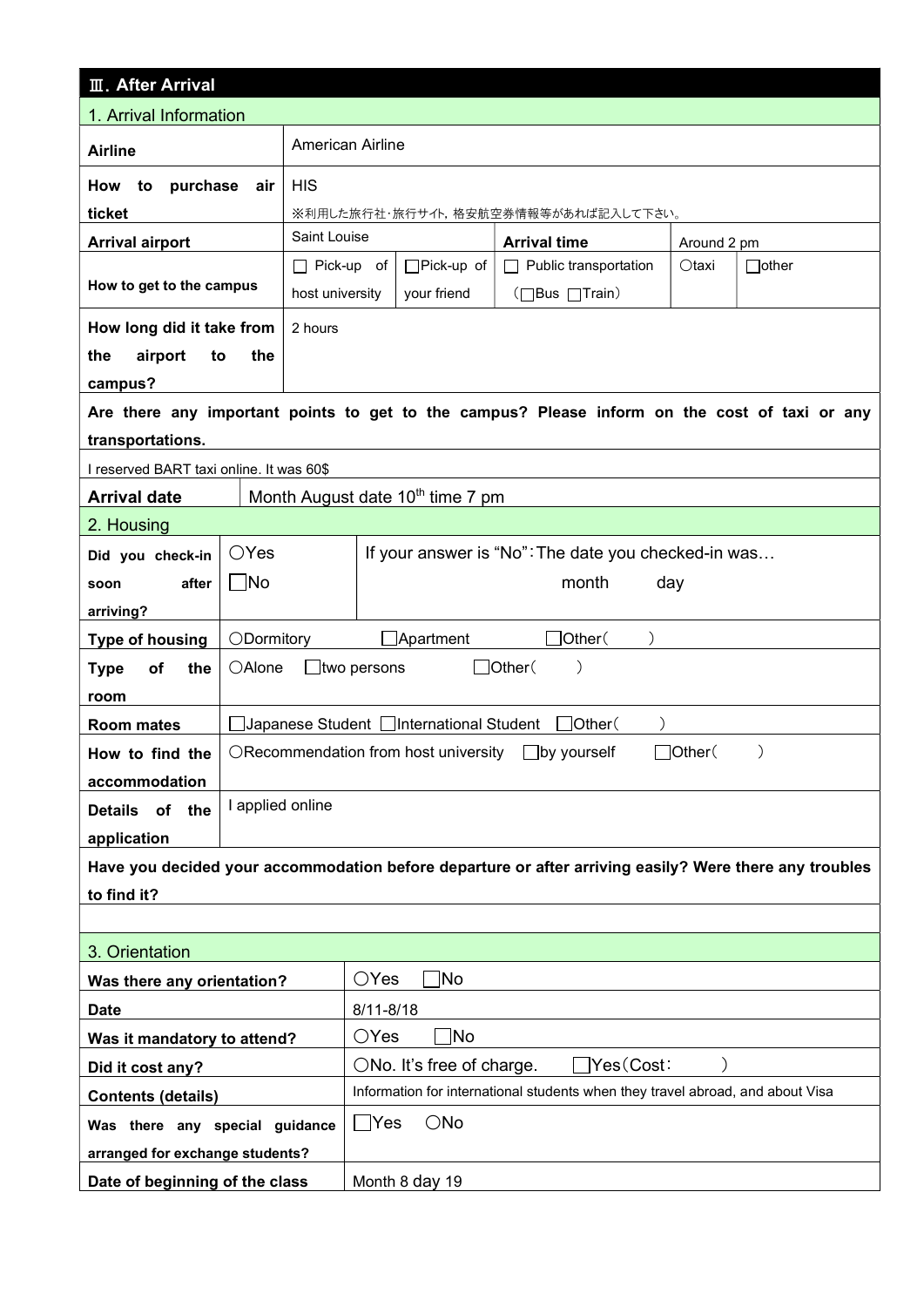### Ⅳ. Other process to be completed after arriving

1.Was it necessary to get any permission of staying after arriving? If yes, where, report on when, and how

to apply for a permission? How long and how much did it take? Was there any trouble?

No

2.Were there any other procedures you completed after arriving? (E.g. medical checkup, inoculation and

etc.) If yes, report on where, when, and how did you complete them? How long and how much did it take? Was there any trouble?

I took three immunizations

3.Did you open any bank account abroad? How did you open it and what kinds of documents were required to apply? How long and how much did it take? Was there any trouble?

No

4.Did you purchase any cellphone? How did you open it and what kinds of documents were required to purchase it? How long and how much did it take? Was there any trouble?

| V. Course registration and classes                                                                            |  |  |  |  |  |  |  |  |
|---------------------------------------------------------------------------------------------------------------|--|--|--|--|--|--|--|--|
| When and how did you register your courses?<br>1.                                                             |  |  |  |  |  |  |  |  |
| <b>Sefore departure (approximate date: month</b><br>day                                                       |  |  |  |  |  |  |  |  |
| Not allowed to register $\Box$ other (<br>_Online [_ Filling out an application form                          |  |  |  |  |  |  |  |  |
| $\bigcirc$ After arriving (approximate date: around month<br>day                                              |  |  |  |  |  |  |  |  |
| $\bigcirc$ Online With support by International office at the host university                                 |  |  |  |  |  |  |  |  |
| Not allowed to register $\Box$ other(                                                                         |  |  |  |  |  |  |  |  |
| $\bigcirc$ No<br>- IYes<br>Was there any priority as an exchange                                              |  |  |  |  |  |  |  |  |
| student?                                                                                                      |  |  |  |  |  |  |  |  |
| If your answer is Yes, please report on the details.                                                          |  |  |  |  |  |  |  |  |
|                                                                                                               |  |  |  |  |  |  |  |  |
|                                                                                                               |  |  |  |  |  |  |  |  |
| If your answer is No, how did you register your classes?                                                      |  |  |  |  |  |  |  |  |
| Via webpage of the university                                                                                 |  |  |  |  |  |  |  |  |
|                                                                                                               |  |  |  |  |  |  |  |  |
| If you had registered the courses before departure, could you change or add any classes after arriving? Could |  |  |  |  |  |  |  |  |
| you register all the classes which you wished to attend?                                                      |  |  |  |  |  |  |  |  |
|                                                                                                               |  |  |  |  |  |  |  |  |
|                                                                                                               |  |  |  |  |  |  |  |  |